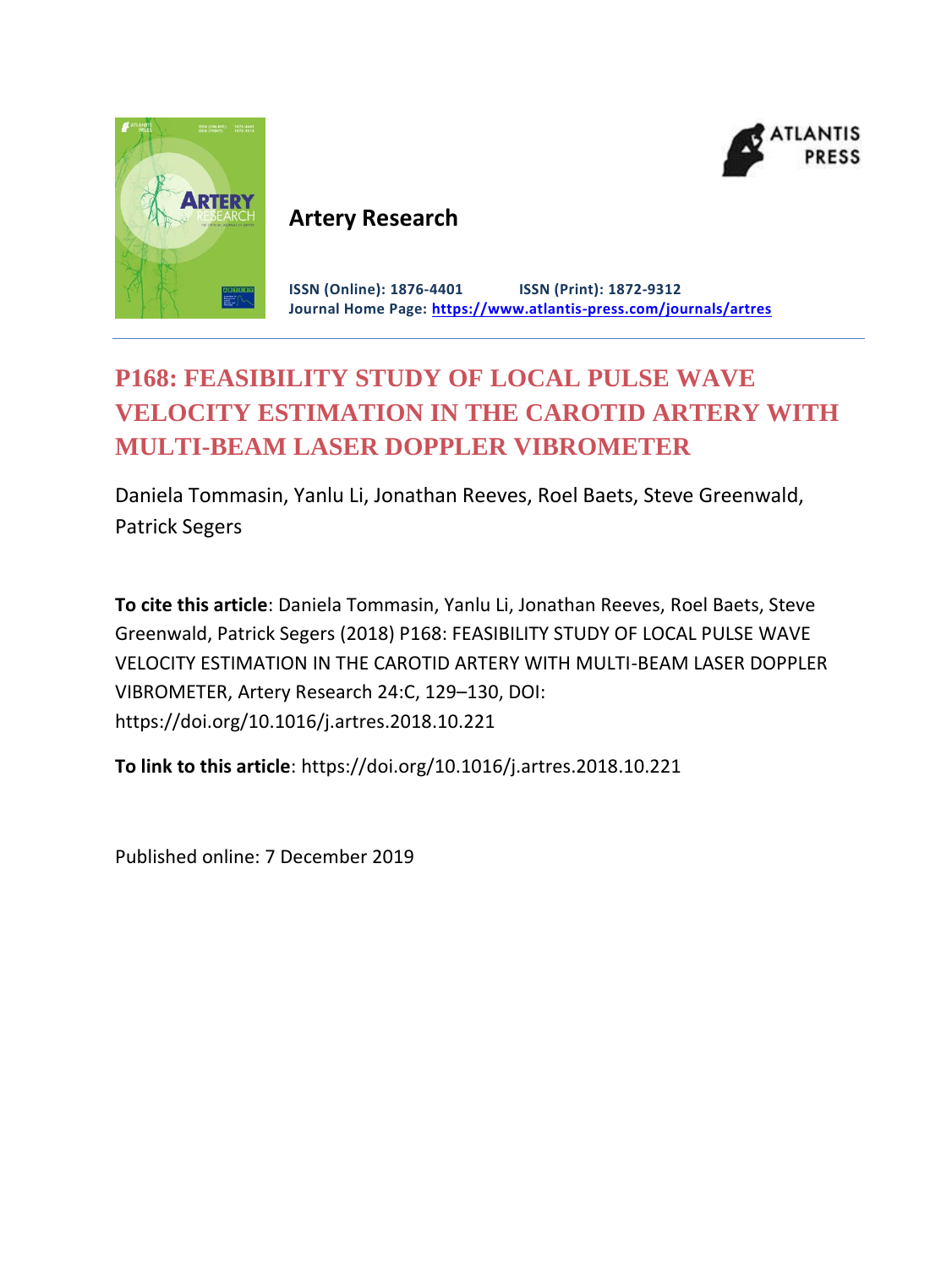## P166

# AORTIC PULSATILITY, AND NOT MEAN ARTERIAL PRESSURE, IS AN INDEPENDENT DETERMINANT OF LEFT MAIN CORONARY ARTERY DISEASE

Azra Mahmud, Ali AlGhamdi, Mohamamd Balghith, Kamal Ayoub, Mohammad Fayaz Khan, Samir Al-Chighouri, Fawaz AlMutairi, Muayed AlZaibag King Abdul Aziz Cardiac Center, King Abdul Aziz Medical City, National Guard Health Affairs, Riyadh, Saudi Arabia

Introduction: Left Main Coronary Artery (LMCA) disease is prognostically the most important coronary lesion. LMCA differs from the other coronaries in having high elastin content. Aortic Pulsatility (AP) is an independent predictor of cardiovascular events in CAD. We hypothesized that pulsatile stress may be an independent determinant of disease in the LMCA.

Methods: This was a prospective cohort study in patients undergoing coronary angiography between the years 2011 and 2016 (n = 4633, 25% female) at King Abdul Aziz Cardiac Center, Riyadh, Saudi Arabia. We excluded patients with acute myocardial infarction, cardiogenic shock and significant valvular disease. Aortic systolic and diastolic blood pressures (BP) were measured in the ascending aorta. Mean Arterial Pressure (MAP) by direct integration of the BP curve and Pulse pressure (PP) as difference between systolic and diastolic BP. AP was calculated as PP/MAP. CAD was defined as > 50% stenosis in any major vessel.

Results: Six percent of the population had LMCA disease (mean age 60  $\pm$  11 years, 25% female). LMCA disease was associated with higher PP (69  $\pm$  22 vs.  $58 \pm 18$ , p < 0.0001) despite similar MAP (94  $\pm$  16 vs. 94.5  $\pm$  14, p = 0.92) compared with non-LMCA disease. AP was significantly higher  $(0.72 \pm 0.30)$ in LMCA disease compared with; 3-vd (0.63  $\pm$  0.32); 2-vd (0.61  $\pm$  0.28), 1-vd  $(0.58 \pm 0.31)$  and non-obstructive CAD  $(0.52 \pm 0.26)$  (p < 0.0001). In a stepwise regression model, AP was an independent predictor of LMCA disease  $(R^2=0.68, P < 0.0001)$  even when adjusted for potential confounders, including MAP, age and gender.

Conclusions: LMCA disease is independently associated with high AP. Considering aortic pulsatile stress to be an independent cardiovascular prognosticator, stiffness of the LMCA may play an important role in plaque formation, hitherto ignored.

#### P167

# ACUTE EXERCISE EFFECTS ON VASCULAR AND AUTONOMIC FUNCTION IN PATIENTS WITH STABLE CORONARY ARTERY DISEASE

Vitor Angarten <sup>1</sup>, Rita Pinto <sup>1</sup>, Vanessa Santos <sup>1</sup>, Xavier Melo <sup>2</sup>, Paula Sousa<sup>3</sup>, Jose Carlos Machado<sup>4</sup>, Helena Santa Clara<sup>1</sup> <sup>1</sup>Faculty of Human Kinetics, Lisbon, Portugal <sup>2</sup>Superior School of Sport of Rio Maior, Rio Maior, Portugal <sup>3</sup>Pulido Valente Hospital, Lisbon, Portugal 4 Faculty of Medicine, Lisbon, Portugal

Purpose: To examine the acute effect of maximal exercise effort on pulse wave velocity (PWV) and heart rate variability (HRV) in patients with CAD with a range of functional capacity levels, and the association between these parameters 1,2,3.

Methods: Thirty-six patients with CAD (62  $\pm$  10 y) ranging in very-poor  $(5.22 \pm 0.83$ METs; n = 18; VPFIT-CAD) to poor  $(6.50 \pm 1.35$ METs; n = 18; PFIT-CAD) functional capacity, and 18 age-sex-matched healthy controls  $(8.53 \pm 1.84$ METs; FFIT-CON) had their aortic- and peripheral-PWV, and HRV assessed prior to, and at 10 min and 30 min following a maximal cycle-ergometer test.

Results: Aortic- and peripheral-PWV did not differ between groups  $(p > 0.05)$  at baseline. Aortic-PWV was significantly increased at 10 min  $(0.63-0.98 \text{ m.s}^{-1})$  following exercise in all groups, but only remained so at 30 min in PFIT-CAD. Lower limb-PWV decreased in VPFIT-CAD and FFIT-CON at 10min (0.48; 0.51 m.s<sup>-1</sup>) and remained so at 30 min (0.51; 0.45 m.s $^{-1}$ ), but not in PFIT-CAD. Still, no interaction effects were observed  $(p = 0.864)$ . RMSSD was lower in PFIT-CAD compared to FFIT-CON (6.55,  $p = 0.009$ ). RMSSD decreased at 10min following exercise in PFIT-CAD (5.26,  $p=0.005$ ) and FFIT-CON (8.86,  $p < 0.001$ ) but only remained so at 30min in PFIT-CAD (3.27,  $p = 0.47$ ; p-interaction = 0.001). A significant correlation between changes in aortic-PWV and RMSSD assessed from prior to 10min recovery was observed in VPFIT-CAD ( $r = 0.44$ ,  $p = 0.034$ ).

Conclusion: Patients with CAD have similar arterial response to maximal exercise compared to their higher fit healthy peers. However, HRV following exercise is apparently compromised in CAD patients. The reduction in aortic PWV is parallel to the changes in HRV in patients with CAD with very-poor functional levels.

#### References

1. Ben-Shlomo Y, et al. Aortic Pulse Wave Velocity Improves Cardiovascular Event Prediction: An Individual Participant Meta-Analysis of Prospective Observational. J Am Coll Cardiol.  $2014;63(7):636-46$ .

2. Hillebrand S, et al. Heart rate variability and first cardiovascular event in populations without known cardiovascular disease: meta-analysis and dose-response meta-regression. EP Eur. 2013 May;15(5):742-9.

3. Gupta S, et al. Cardiorespiratory fitness and classification of risk of cardiovascular disease mortality. Circulation 2011 Apr 5;123(13):1377-83.

### P168

# FEASIBILITY STUDY OF LOCAL PULSE WAVE VELOCITY ESTIMATION IN THE CAROTID ARTERY WITH MULTI-BEAM LASER DOPPLER VIBROMETER

Daniela Tommasin<sup>1</sup>, Yanlu Li<sup>2,3</sup>, Jonathan Reeves<sup>4,5</sup>, Roel Baets<sup>2,3</sup>, Steve Greenwald <sup>4</sup>, Patrick Segers <sup>1</sup>

<sup>1</sup>IBiTech-bioMMeda, Ghent University, Ghent, Belgium

<sup>2</sup>Photonics Research Group, INTEC -department, Ghent University - IMEC, Ghent, Belgium

<sup>3</sup>Center for Nano- and Biophotonics, Ghent University, Ghent, Belgium 4 Blizard Institute, Queen Mary University of London, London, UK <sup>5</sup>Clinical Physics, Barts Health Trust, London, UK

Background: An innovative device using Laser Doppler Vibrometry (LDV) has been designed [1] to measure the transit time of the pulse wave between two locations along the course of the carotid artery (CA) from skin surface vibrations for assessment of local pulse wave velocity (PWV) [2].Aim: Tests were conducted on in-vitro models to assess the feasibility of the LDV to estimate the local PWV; preliminary in-vivo measurements were also performed.

Methods: Two CA geometries embedded within a soft-tissue-mimicking hydrogel were considered: i) a straight latex tube and ii) a patient-specific CA silicone-rubber model including the bifurcation. Models were pressurised in a water-filled loop and pulsatile flow was generated with a pump and/or high frequency impulses induced externally. For all measurements, two sets of six beams were used to measure surface displacement perpendicular to the external surface. PWV was calculated from the distance between selected beams and the delay between corresponding signals, using the time of the maximum of first and second derivatives of pressure (P-PWV) and displacement (LDV-PWV) as fiducial points [3]. A windowed cross correlation method [4] was also used for the in-vivo data analysis.

Results: PWV values for the in-vitro models are summarized in Table 1, while preliminary in-vivo LDV-PWV results are shown in Fig 1.

Conclusions: Good agreement between P-PWV and LDV-PWV in the tubular model was found under impulse loading, while complex waveforms measured under pulsatile flow and in-vivo conditions lead to more disparate effects when using different analysis methods. Further signal analysis is warranted.



#### References

1. Y. Li, J. Zhu, M. Duperron, P. O'Brien, R. Schuler, S. Aasmul, M. De Melis, M. Kersemans, R. Baets. Six-beam homodyne laser Doppler vibrometry based on silicon photonics technology. Optics Express 2018, 26(3), p.3638-3645.

2. T. Pereira, C. Correia, J. Cardoso. Novel Methods: for Pulse Wave Velocity Measurement. Journal of Medical and Biological Engineering 2015, 35(5),  $555 - 565$ .

3. E. Hermeling, KD. Reesink, LM. Kornmann, RS.Reneman, AP Hoeks. The dicrotic notch as alternative time-reference point to measure local pulse